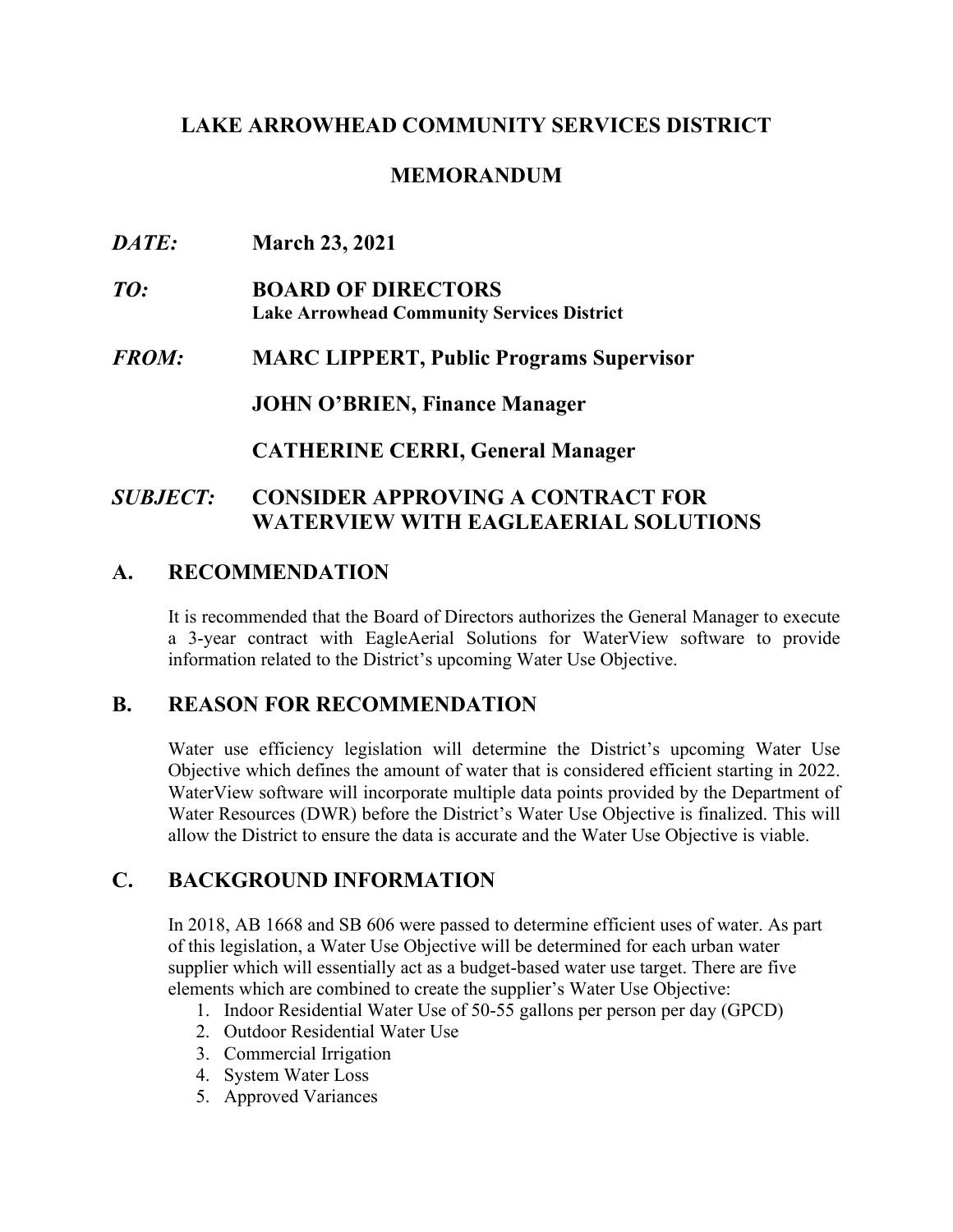EagleAerial has developed a software called WaterView that includes all of the data for the first two elements and calculates the water budget for each parcel which rolls up into the District's total Water Use Objective. This will help the District see what their calculated water budget will be in advance so staff can determine if the data is accurate and whether additional variance requests may be made. Individual customers will not be responsible for adhering to a water budget.

LACSD has multiple unique characteristics that will require an effort on the part of the District to identify, quantify and engage with DWR to ensure that the determined water budget for LACSD is viable for many years to come.

The three areas for concern are:

- A. Seasonal Population
- B. Steep Terrain
- C. Tree Canopy

The 2018 water use efficiency legislation specified that (A) Seasonal Populations would receive a variance for purposes of calculating the water budget for 1. Indoor Residential Water Use. District staff have been working with the University of California Davis Center for Water-Energy Efficiency to create a methodology for measuring what the variance will be for indoor residential water use. It is clear that the District will receive a variance for this concern.

The second two concerns (B and C) are related to 2. Outdoor Residential Water Use. DWR contracted with Quantum Spatial, Inc. and EagleAerial to make an assessment of how much water each supplier will need to efficiently maintain outdoor landscaping. They did this by overflying all of the water agencies in California and capturing one-foot resolution near-infrared imagery to determine the land use for each parcel. The land was segregated as impervious, irrigable or not irrigable. This estimated the total amount of irrigable land that the agency will get a water budget for.Evapotranspiration factors will be applied to the irrigable land area and an amount of water determined to be efficient will be calculated.

While this method is very accurate for a majority of water suppliers, steep terrain and heavy tree canopy have produced errors in the model. 617 of the District's 7,944 developed residential parcels (7.8%) were shown to have errors related to terrain. DWR believes they have created a methodology to account for these errors but the tree canopy has resulted in 22% of the District's residential land being categorized as "undeveloped" which does not receive any water budget. DWR has acknowledged that this may be a concern but the legislation doesn't call out tree canopy as a variance. They are interested to receive feedback from agencies that are affected by heavy tree canopy to determine if a variance is warranted.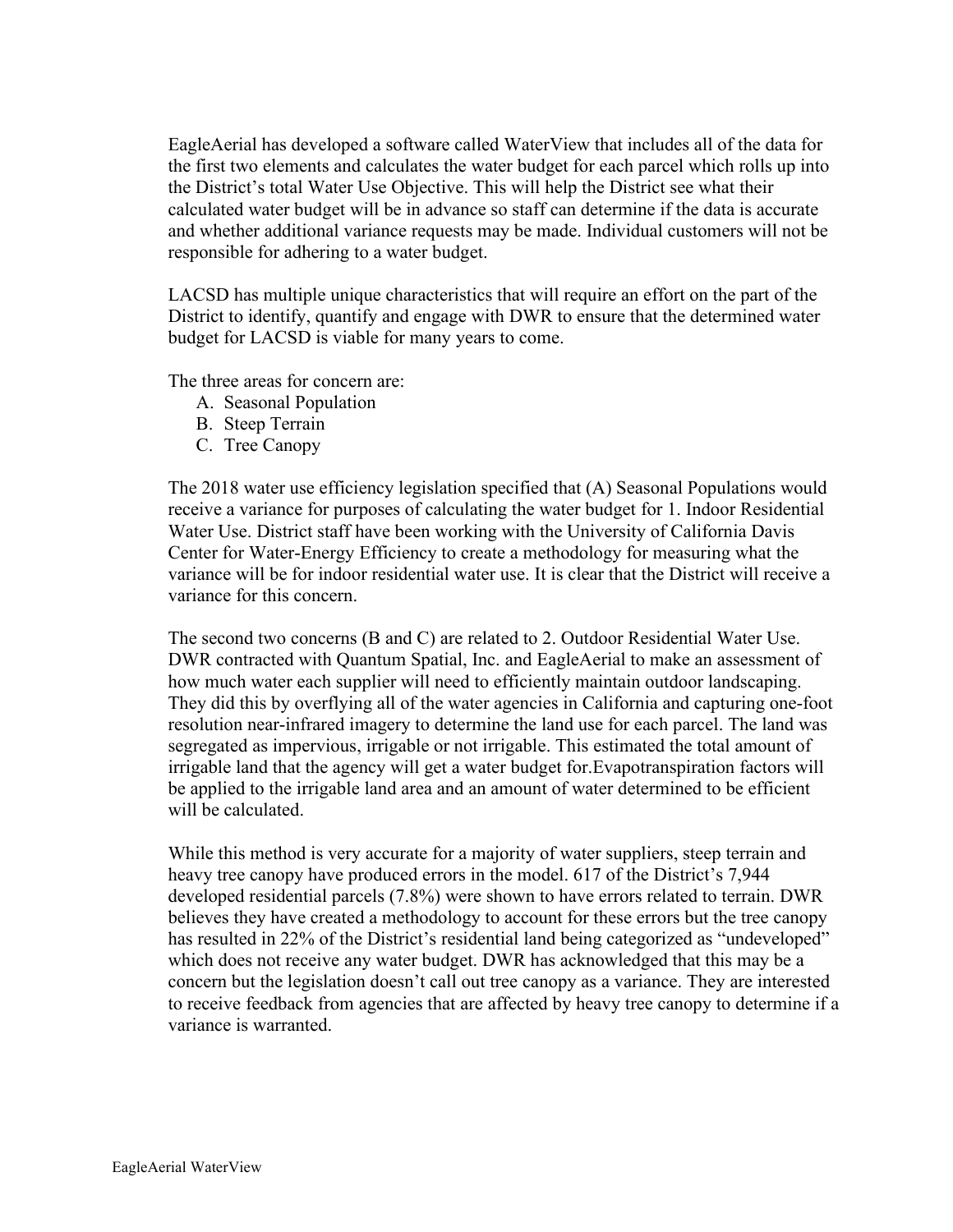# **D. FISCAL IMPACT**

EagleAerial has provided two options for the software contract: 3 years and 5 years. Staff recommend entering into a 3-year contract at this time. Setup fees will be \$2,000.

| Length         | ear      | Year     | Year.    | Year 4   | $Vear$ . | <b>Total</b> | Avg/Yr   |
|----------------|----------|----------|----------|----------|----------|--------------|----------|
| $\vert$ 3-Year | \$14,316 | \$17,179 | \$17,179 |          |          | \$48,674     | \$16,225 |
| 5-Year         | \$14,316 | \$14,316 | \$14,316 | \$14,316 | \$14,316 | \$71,580     | \$14,316 |

## **E. ENVIRONMENTAL IMPACT**

There are no environmental impacts associated with this item.

#### **F. ATTACHMENTS**

EagleAerial WaterView Quote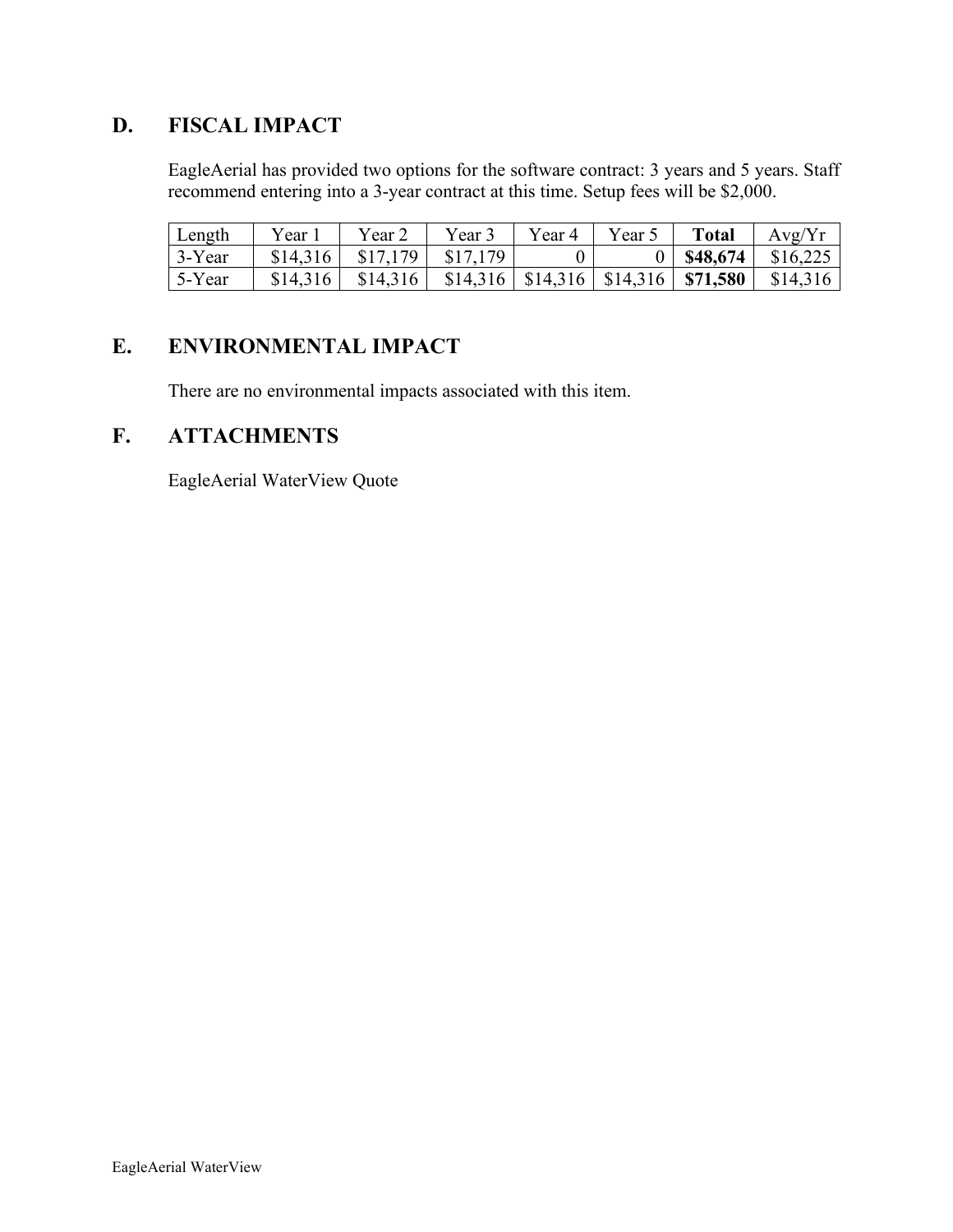



*Exclusive Provider of Irrigated Landscape Measurement Analysis for DWR*



#### **Contact Information:**

| <b>Lake Arrowhead Community</b> | <b>Eagle Aerial Solutions</b> |
|---------------------------------|-------------------------------|
| 27307 CA-189                    | 3420 Bristol St, 6th Floor    |
| Blue Jay, CA 92317              | Costa Mesa, CA 92626          |
| <b>Catherine Cerri</b>          | <b>Jazmine Molloy</b>         |
| ccerri@lakearrowheadcsd.com     | jmolloy@eagleaerial.com       |
| (909) 336-7102                  | (714) 754-7670 x700           |

#### **WaterView Portal Overview:**

Thank you for your interest in using WaterView to help with your water efficiency efforts. By implementing WaterView, your district will get a head start on using the same portal that will be used as the DWR data is released. You will also have access to the premium features, tools and dashboard by integrating your water use data with WaterView.

The following sections are meant to provide information specific to your district:

| # of Connections:                                              | 8,500                                                 |                                                     |  |
|----------------------------------------------------------------|-------------------------------------------------------|-----------------------------------------------------|--|
| Pricing:                                                       | 3 Year Agreement                                      | 5 Year Agreement                                    |  |
| <b>Standard Retail Price:</b>                                  | \$19,088                                              | \$19,088                                            |  |
| 10% CalWEP Discount                                            | ( \$850)                                              | ( \$850)                                            |  |
| <b>Annual Discounted Price</b>                                 | \$17,179                                              | \$17,179                                            |  |
| <b>Initial Setup Fee:</b>                                      | \$2,000 - \$3,000 [One Time Fee TBD]                  | \$2,000 - \$3,000 [One Time Fee TBD]                |  |
| --ADDITIONAL--<br>15% Pre-DWR Data<br><b>Release Discount*</b> | (\$2,863) (This discount is applied in year one only) | $(S2,8363)$ (This discount applied in ALL 5 YEARS)) |  |
| <b>Annual Payment Sched</b>                                    | Y1: \$14,316 (+Set up Fee)                            | Y1: \$14,316 (+Set up Fee)                          |  |
|                                                                | Y2: \$17,179                                          | Y2: \$14,316                                        |  |
|                                                                | Y3: \$17,179                                          | Y3: \$14,316                                        |  |
|                                                                |                                                       | Y4: \$14,316                                        |  |
|                                                                |                                                       | Y5: \$14,316                                        |  |